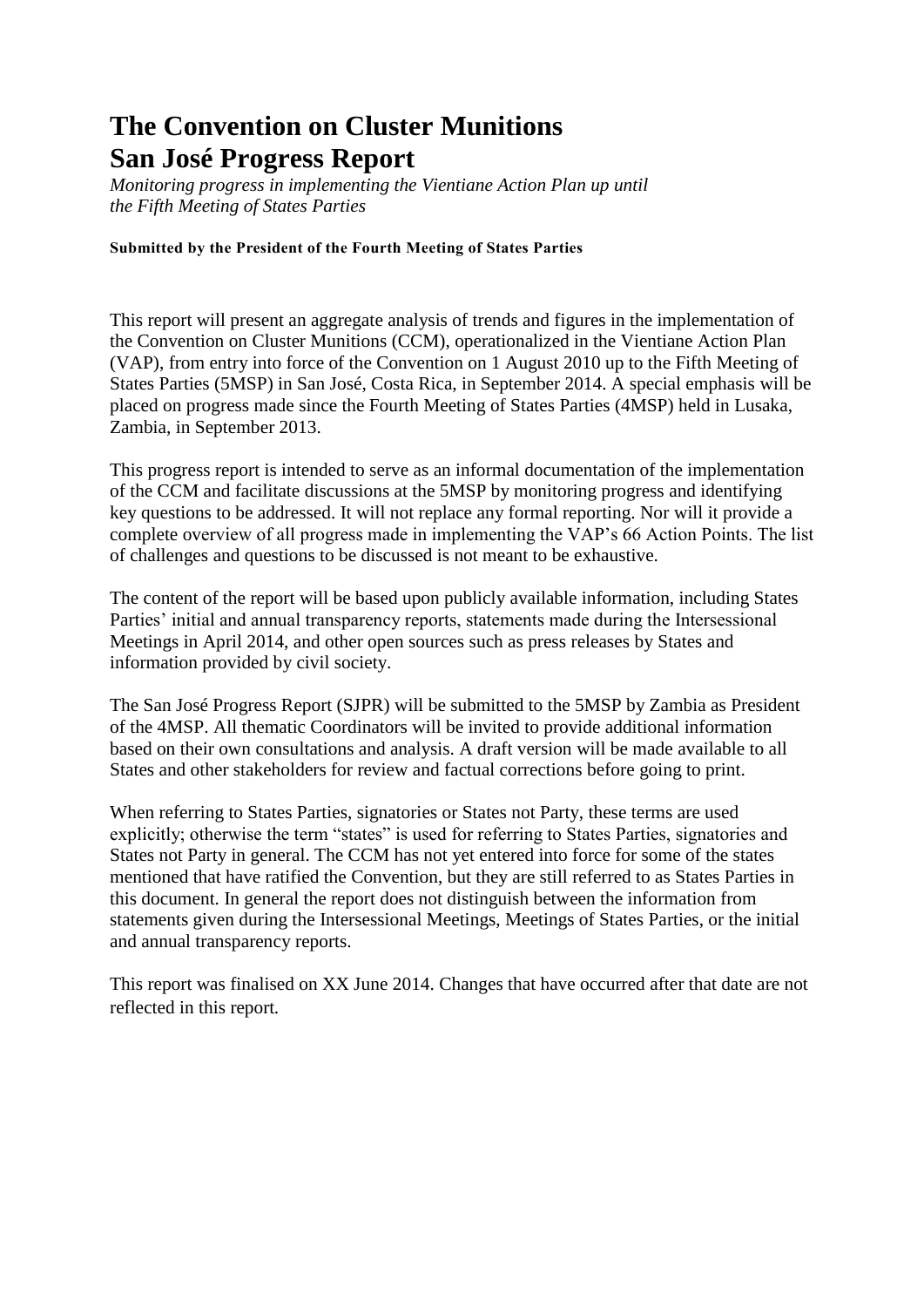## *1. General trends*

#### *Universalization*

The number of States Parties to the CCM continues to grow. By XX June 2014, there are XX States parties and XX signatories to the CCM. This means that more than half of the United Nations (UN) member states have joined the ban on all use, production, transfer and stockpiling of cluster munitions. XX States have ratified or acceded since the 4MSP….//….

## *Stockpile destruction and retention*

Since the entry into force of the CCM, XX of the XX States Parties with reported stockpiles of cluster munitions have either completed their stockpile destruction obligations, started the destruction process, or started developing plans for such destruction. XX States Parties have completed their stockpile destruction obligations, XX since the  $4MSP$ ....//....

## *Clearance and risk reduction*

Almost all of the XX States Parties and the X Signatory with reported contamination from cluster munitions have taken steps to address the contamination, in line with relevant actions in the VAP. XX States Parties have completed their clearance obligations, including XX States Parties that cleared all contaminated areas under its jurisdiction or control prior to the entry into force ….//….

## *Victim assistance*

The majority of the 11 States Parties and the two signatories reported to have victim assistance obligations have implemented some or all relevant actions in the VAP….//….

## *International cooperation and assistance*

XX States Parties have explicitly reported that they are currently in need of international cooperation and assistance. XX States Parties and XX signatories have reported that they have provided funding for implementation of the CCM ….//….

#### *Transparency*

XX States Parties have not yet submitted their initial transparency reports, including XX that have not yet reached their deadlines. XX States Parties have moreover been late in the submission of subsequent annual reports. XX States Parties have not yet submitted their annual transparency report for  $2014$  ….//….

#### *National Implementation Measures*

XX States Parties have adopted national implementation measures since the 4MSP….//….

## *2. Partnerships*

*Challenges and questions for discussion at the 5MSP*  ….//….

## *3. Universalization*

#### *Scope*

1

XX States were Parties to the CCM at the time of the  $4MSP$ . Since then  $XX<sup>1</sup>$  signatories have ratified and  $XX^2$  state(s) has acceded to the CCM. XX States are Parties to the CCM as of XX June 2014...//...

 $1$  Xx, xx, xx...

 $2$  Xx, xx, xx....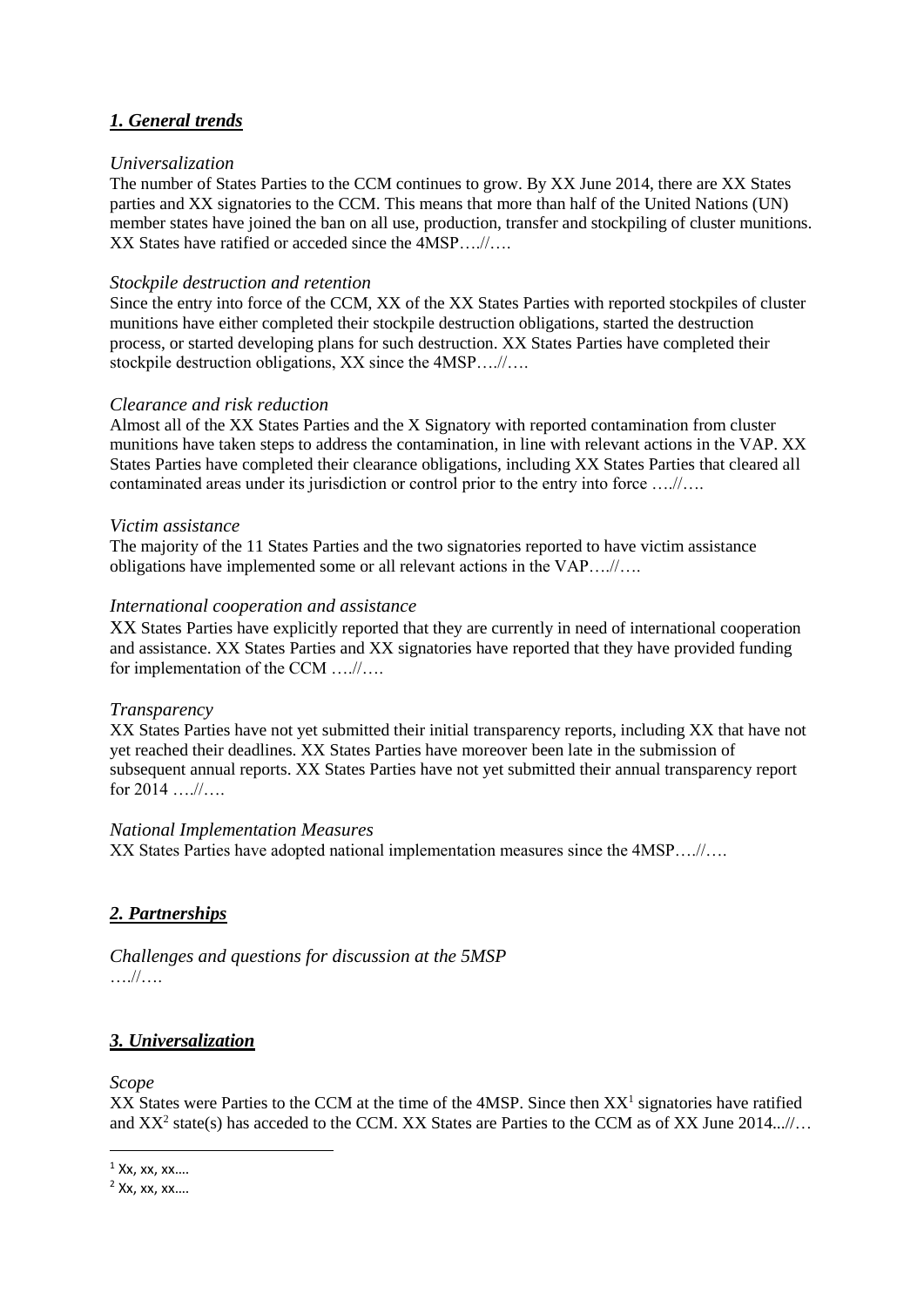*Progress*  Three years after entry into force,  $XX$  signatories<sup>3</sup> have yet to ratify the CCM ....//....

*Challenges and questions for discussion at the 5MSP*

## *4. Stockpile Destruction*

## *Scope*

A total of XX<sup>4</sup> States Parties have reported that they have or have had obligations under Article 3 of the CCM.  $XX^5$  have declared completion of their stockpile destruction obligations,  $XX^6$  of them since the 4MSP. There are thus XX States Parties<sup>7</sup> with current obligations under Article 3….//….

*Progress*  ….//….

*Challenges and questions for discussion at the 5MSP*

## *5. Clearance*

*Scope*  ….//….

*Progress* 

….//….

*Challenges and questions for discussion at the 5MSP* 

## *6. Victim Assistance*

*Scope*  ….//….

*Progress*  ….//….

*Challenges and questions for discussion at the 5MSP*

## *7. International cooperation and assistance*

*Scope*  ….//….

*Progress*  ….//….

**.** 

 $3$  XX, xx, xx, xx....

 $4$  Xx, xx, xx, xx.......

<sup>5</sup> Xx, xx, xx, xx …….

 $6$  XX, xx, xx, xx ....

 $7$  Xx, xx, xx, xx, ...